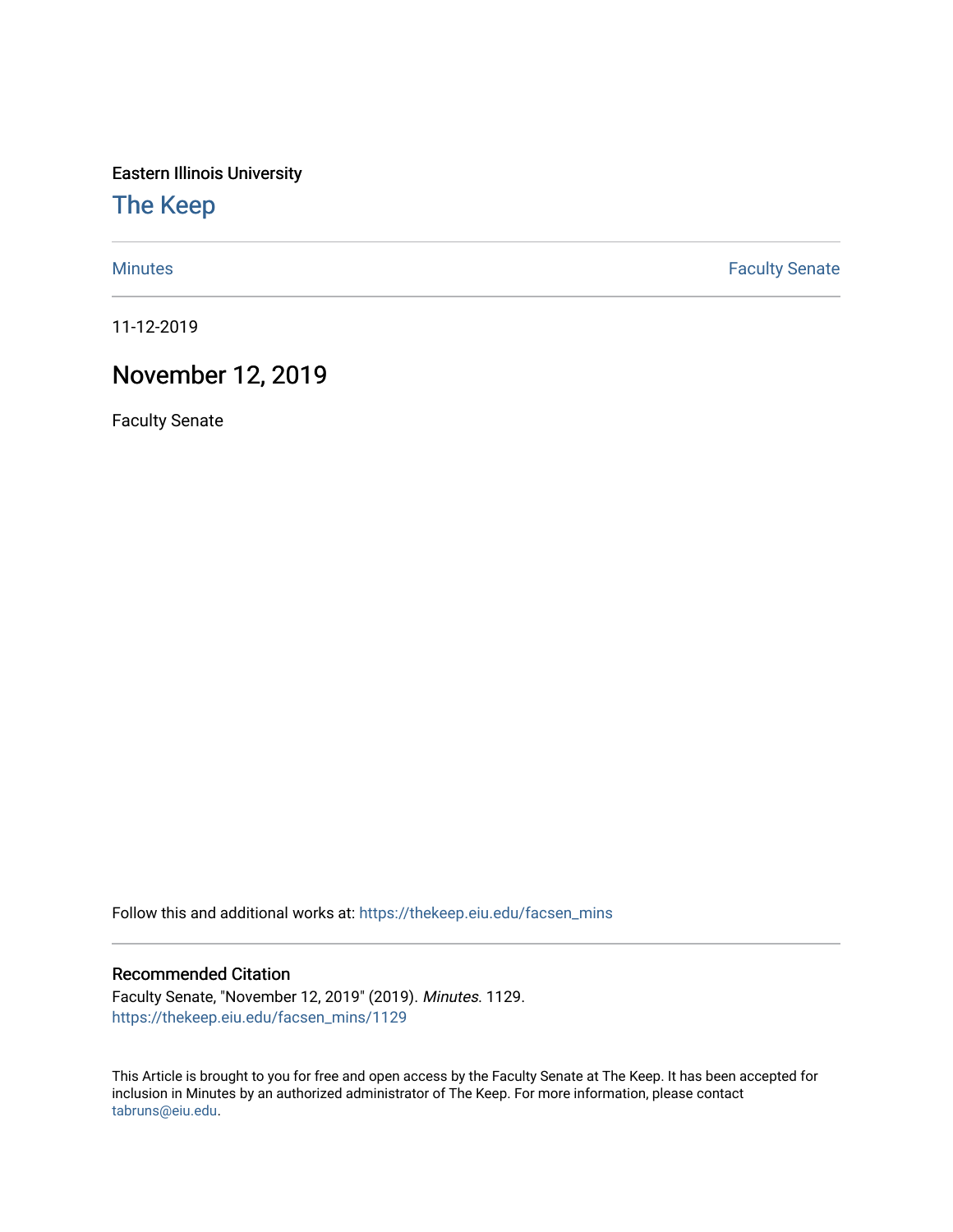

## *the minutes summarize the proceeding, and do not constitute a verbatim transcript*

## I. Call to Order

- Chair of Faculty Senate, C.C. Wharram, called the meeting to order at 2:00 pm
- Senators in attendance: Abebe, VanGunten, Barnard, Chahyadi, Holly, Hugo, Stowell, Wharram, Brantley, Gosse, White, Eckert, Scher, Khamisani
- Guests: JJ Bullock (DEN reporter); Provost J. Gatrell; Dean A. Cheney

### II. Approval of Minutes.

Motion (Barnard/Stowell), carried unanimously. Senator Scher arrives (2:08pm), Senator Gosse (2:15pm)

### III. Committee Reports

- Executive
	- o Wharram: attended CUPB meeting with presentation by VPBA P. McCann, (I) will discuss next time. Note: presentation of higher ed. budget at last meeting included outstanding pension costs (75% of total budget) which unfairly represents real (working) budget afforded to higher Ed. Pres. Glassman asked IL legislature to address deferred maintenance needs. Board of Trustees (BOT) meeting Friday. Student Senate will release statement (e.g. arrest of student senator).
- Elections & Nominations
	- o Stowell: Nikki Hillier nominated to CGS
- Student Senate
	- o Khamisani: student newsletter (*The Panther Bulletin*) is out; Thank a Professor campaign next week; de-stressor events for Final week being planned; Student action team visit to Springfield (today) cancelled because of weather
- Student and Staff Relations
	- o Brantley: meeting tomorrow
- Awards Committee
	- o N. Hugo: nothing to report
- Faculty Forum
	- o Abebe: nothing to report
- Budget Transparency
	- o Barnard: nothing to report

### IV. Business

- Provost's Report
	- o Provost Gatrell: Dean searches (CLAS, CoE) finished with semi-finalist interviews; finalists on campus in January. BOT meeting Friday, VPBA McCann will present budget. Quality Initiatives Programs being considered: diversify faculty, living-learning communities, sustainability. Assessment task-force recommendations: move assessment from May/June to October, Gen. Ed. committee assesses learning goals, rethink assessment report frequency.

*Discussion*

- Wharram: how many dean (finalist) candidates?
- Provost: prefer 3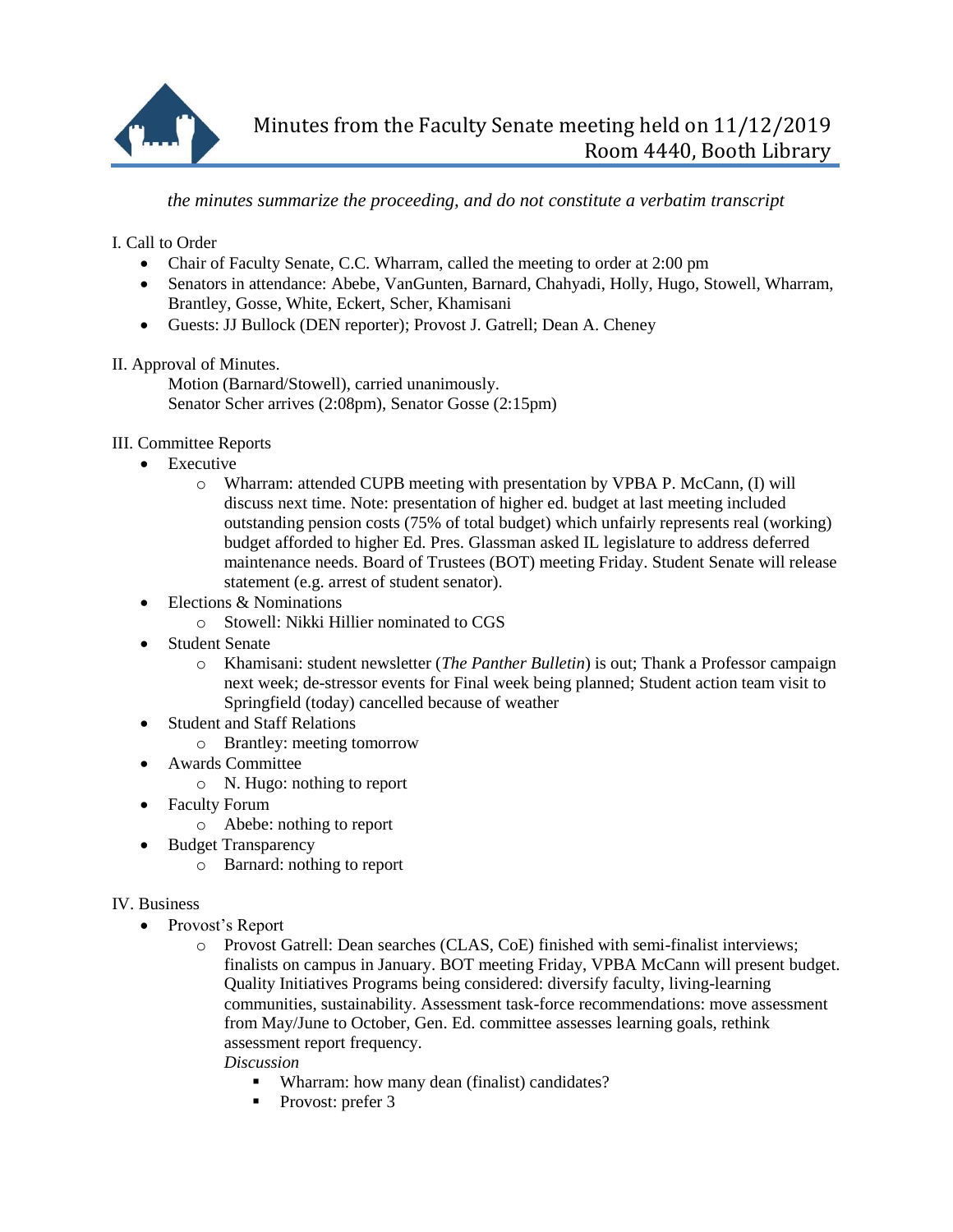- Wharram: possibility of more time to meet faculty during visits?
- Provost: significant time constraints for visits—two meeting times available
- Call for senate representative: VPSA Search Committee
	- *Discussion*
		- Wharram: anyone?
		- Senate body: (silent), Scher (…maybe)
		- Wharram: next faculty senate meeting 12/9, recommend 12/3 instead
		- Senate body: agree (12/3)
- Ad-hoc sustainability subcommittee: call for volunteers
	- *Discussion*
		- Wharram: anyone? I'm in
		- Hugo: me too
- University Committees and College Restructuring
	- o Wharram: How to populate committees in wake of college restructuring (different sizes)? *Discussion*
		- Stowell: this has been done a bit for elected positions, still work to do
		- Scher: consider proportion of seats on proportion of faculty in each college?
		- Barnard: need to consider what role of representative is (in context of) committee
		- Stowell: elections committee has some of this information, can look into this issue
		- Abebe: have heard (complaints) UPC not always faithful to dept. DACs, need to be reminded
		- **Provost:** Chairs, Deans do good job, have not seen problems

#### BREAK: 2:47-2:57pm

- o Wharram: Think Tank met this morning. Will meet again in a month. Good start.
- Visiting Speaker: Dean Austin Cheney (College of Business and Technology)
	- o Dean Cheney: initiatives: student engagement and professional development (build network, skills—start careers at EIU). Starting strategic plan document, want it to be living document. Build culture: have enlisted consulting group (Pacific Institute) to help. Will do college-wide workshops in the spring.

#### *Discussion*

- Abebe: what about students?
- Cheney: vision/engagement all about students
- Chahyadi: (the Dean) is preparing faculty to better serve students
- Hugo: (the Dean) wants more industry speakers, site tours, field-trips, etc.
- **Brantley: culture is hard to change**
- Cheney: still strategizing (on how to do that)
- Stowell: please discuss talent development and cyber security programs. Renewable energy program?
- Cheney: cyber security doing fairly well  $(\sim 30 \text{ students})$ , talent development (in teens #s), slower to grow. Renewable energy program being restructured.
- Hugo: we're taking sustainable energy program and restructuring to be broader environment, social sustainability…
- Stowell: is the research lab (renewable energy) still in use?
- $\blacksquare$  Hugo: yes
- Abebe: viability of MBA program? Other schools are getting out of MBA
- Cheney: too early to say, need to assess. Competition (U of I).
- Gosse: (expand on) consulting?